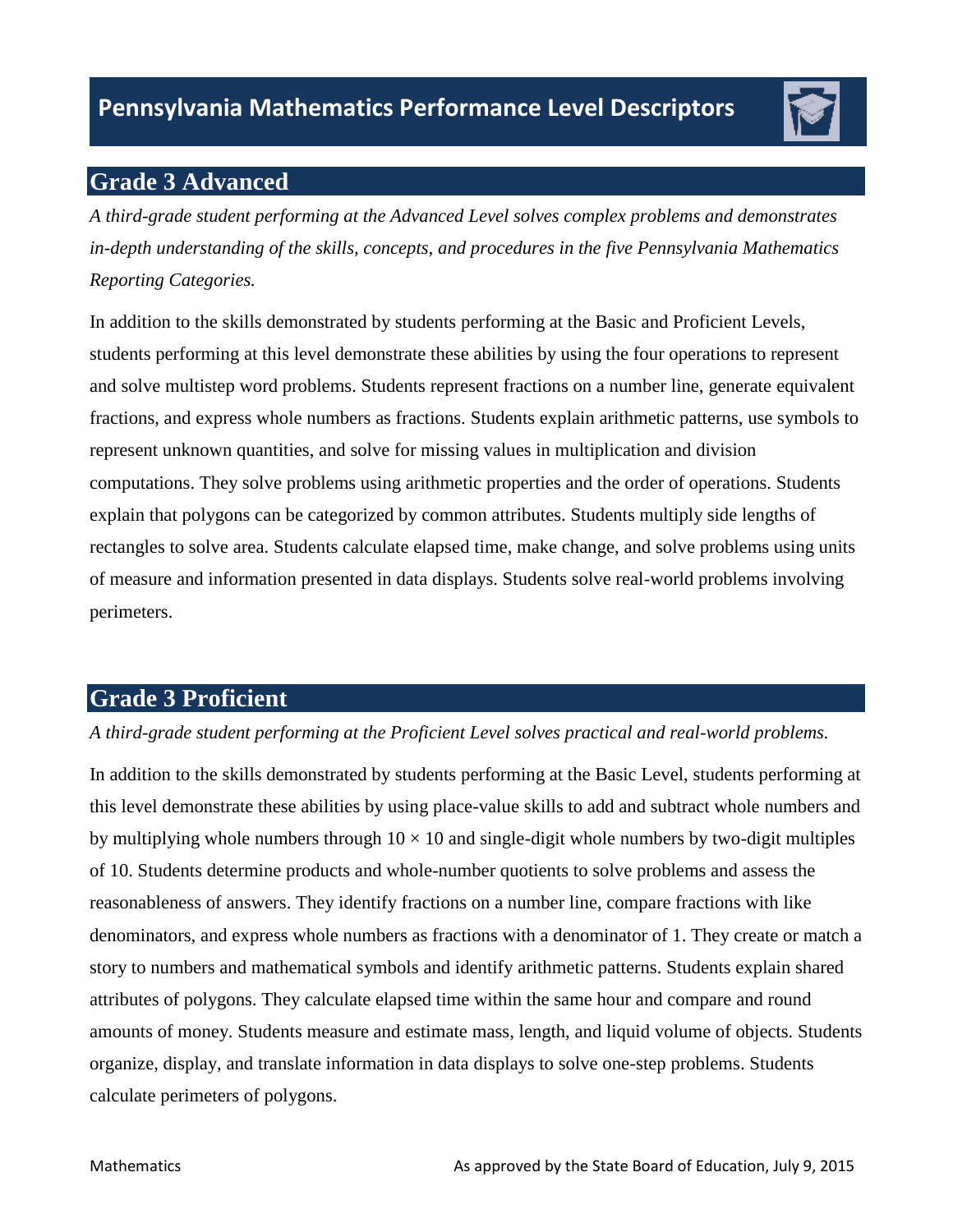# **Grade 3 Basic**

*A third-grade student performing at the Basic Level solves simple or routine problems by applying skills and procedures in the five Pennsylvania Mathematics Reporting Categories.* 

Students performing at this level demonstrate these abilities by using place-value skills to round, order, and add and subtract whole numbers without regrouping. Students calculate products and wholenumber quotients (basic facts). They identify fractions as equal parts of a whole or set. Students match mathematical equations to real-world situations. They calculate areas of polygons by counting square units and identify rhombi, rectangles, and squares. Students read an analog clock, measure lengths, and calculate amounts of money. They read and interpret information presented in data displays.

# **Grade 3 Below Basic**

 when performing arithmetic. They show partial understanding of fractions as numbers. Students demonstrate difficulty solving problems involving the four operations. They show understanding of a limited variety of patterns. Students may or may not apply basic geometric concepts. They have Students read some types of data but do not consistently represent and interpret data. They show partial Students performing at this level demonstrate a partial and selective understanding of place-value understand the relationship between multiplication and division in limited and restricting ways and difficulty solving problems involving measurement (time, money, liquid volume, mass, length). understanding of the concepts of area and perimeter.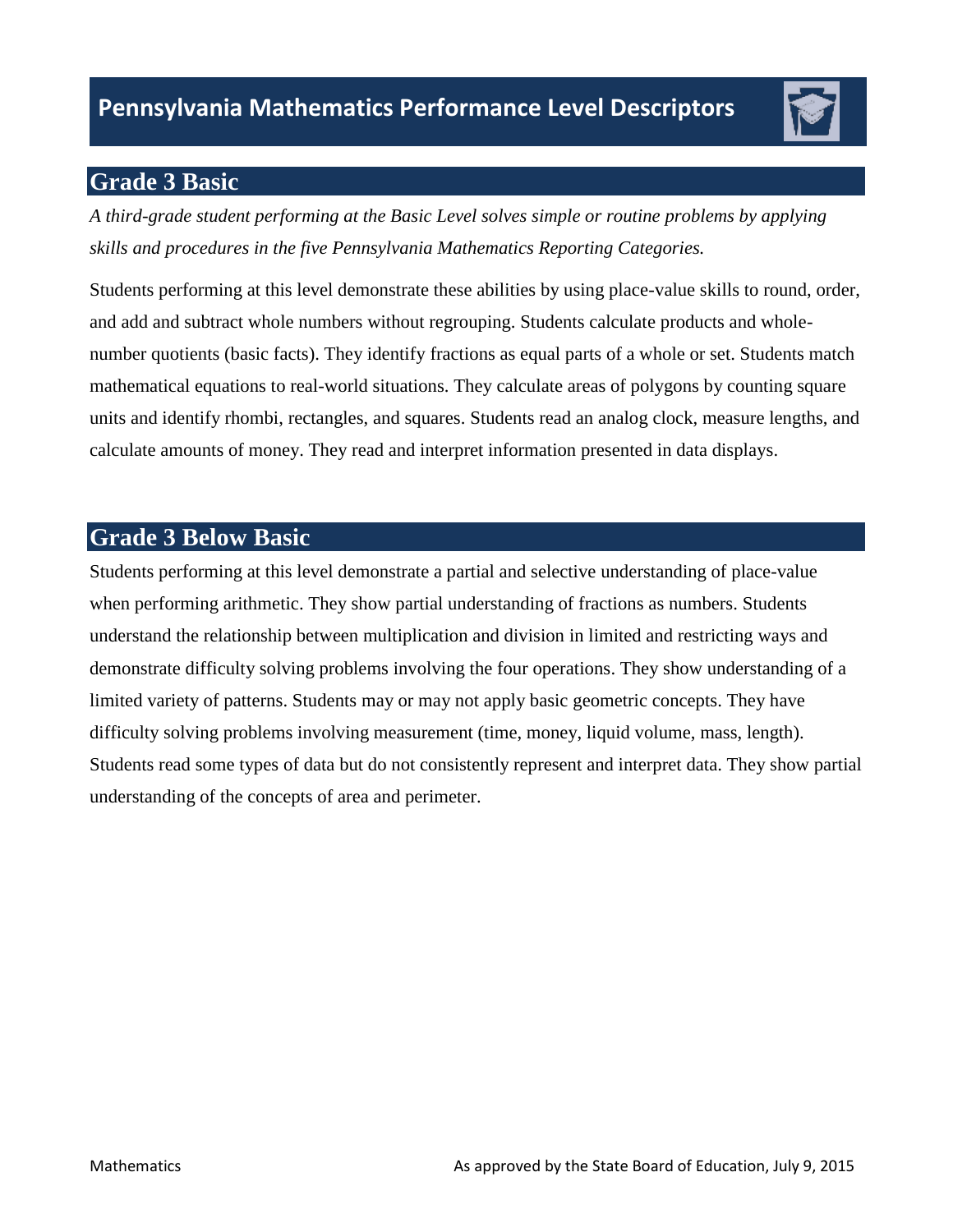

# **Grade 4 Advanced**

*A fourth-grade student performing at the Advanced Level solves complex problems and demonstrates in-depth understanding of the skills, concepts, and procedures in the five Pennsylvania Mathematics Reporting Categories.* 

In addition to the skills demonstrated by students performing at the Basic and Proficient Levels, students performing at this level demonstrate these abilities by interpreting remainders while performing computations and estimations and by determining the relationship between the values of digits in whole numbers. They add and subtract mixed numbers and add fractions having denominators of 10 and 100 in the same problem. Students solve equations with a symbol representing an unknown quantity, determine prime or composite numbers, and interpret problems to find multiples or factors of a number. Students identify features that are not explicit in patterns. They solve problems to find unknown angles. Students solve problems by analyzing information from line plots.

# **Grade 4 Proficient**

### *A fourth-grade student performing at the Proficient Level solves practical and real-world problems.*

In addition to the skills demonstrated by students performing at the Basic Level, students performing at this level demonstrate these abilities by comparing whole numbers using the four operations to perform computations and by estimating the answers to addition, subtraction, and multiplication problems. They generate equivalent fractions to represent and compare fractions, mixed numbers, and decimals, and multiply whole numbers by fractions. Students use information from a line plot to add and subtract fractions. They find factors and factor pairs of whole numbers and define prime and composite numbers. Students use numbers and symbols to interpret equations and expressions. They create, complete, and extend patterns and determine or apply rules to find missing elements in function tables. Students draw and classify figures based on geometric properties, measure angles, and solve problems using area and perimeter formulas. Students draw and identify lines of symmetry. They tell time, complete single-step conversions from a larger unit to a smaller unit, and solve problems involving measurement units. They create line plots with fractional units and translate information between different data displays.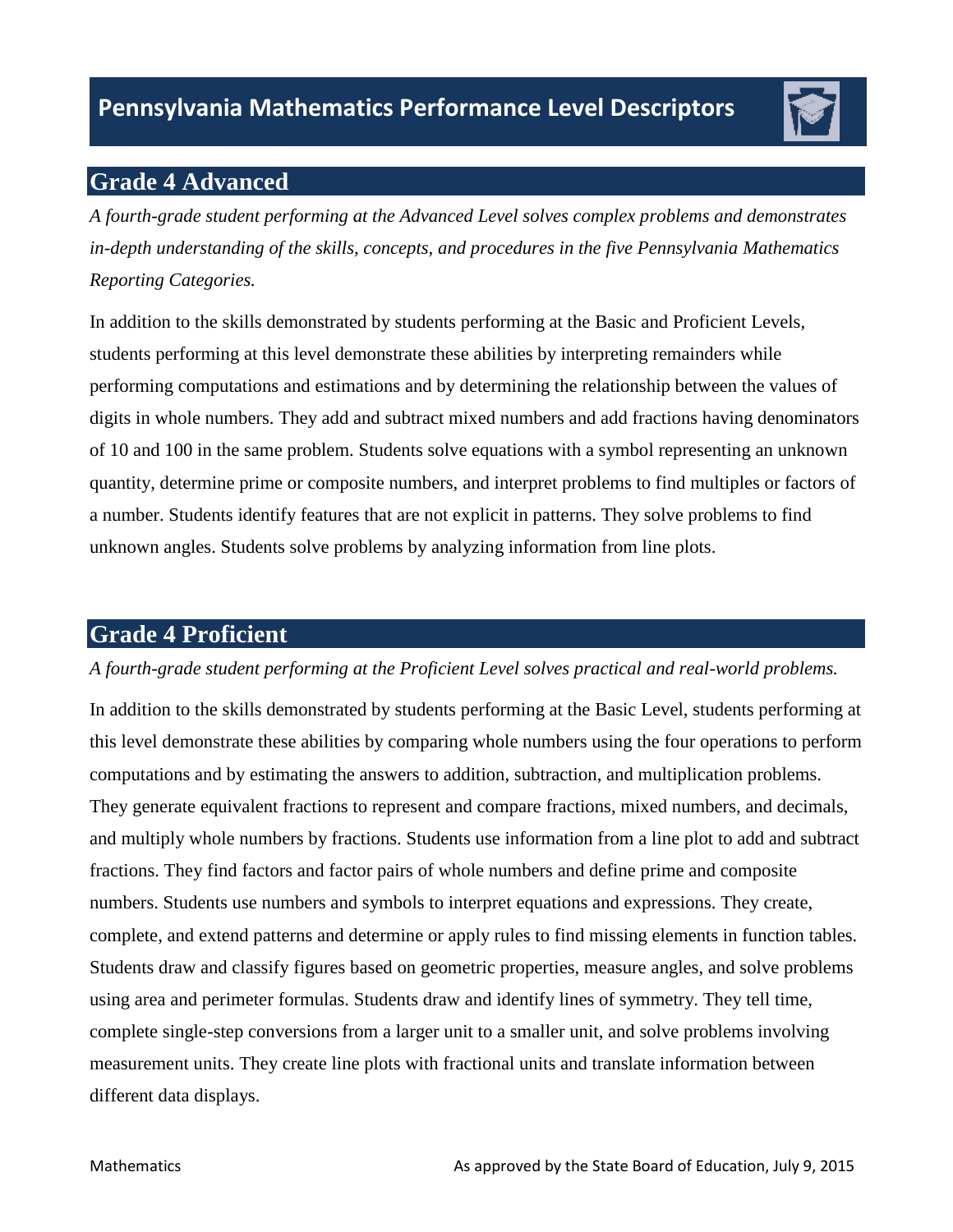# **Grade 4 Basic**

*A fourth-grade student performing at the Basic Level solves simple or routine problems by applying skills and procedures in the five Pennsylvania Mathematics Reporting Categories.* 

Students performing at this level demonstrate these abilities by comparing and expressing whole numbers in different forms. They use the four operations to perform single-step computations and to round numbers. Students compare, add, and subtract fractions with common denominators and generate equivalent fractions. They identify multiples, expressions and equations, and rules for simple patterns. They measure right angles with a protractor and identify and draw parallel line segments, perpendicular line segments, and basic geometric figures. Students tell time as the number of minutes after the hour, identify relative measurements, and match line plots to given data.

## **Grade 4 Below Basic**

 numbers. They inadequately use place-value understanding and properties of operations. Students decimal notation with fractions. They use the four operations in selective and incomplete ways. Students are developing familiarity with factors and multiples. They show an understanding of limited types of patterns. Students apply geometric concepts to familiar objects, but have difficulty in using general principles. They have difficulty solving problems involving measurement and conversions. Students have limited success in representing and interpreting data. Students performing at this level have a partial and selective place-value understanding for whole show limited understanding of fraction equivalence and ordering. Students demonstrate difficulty with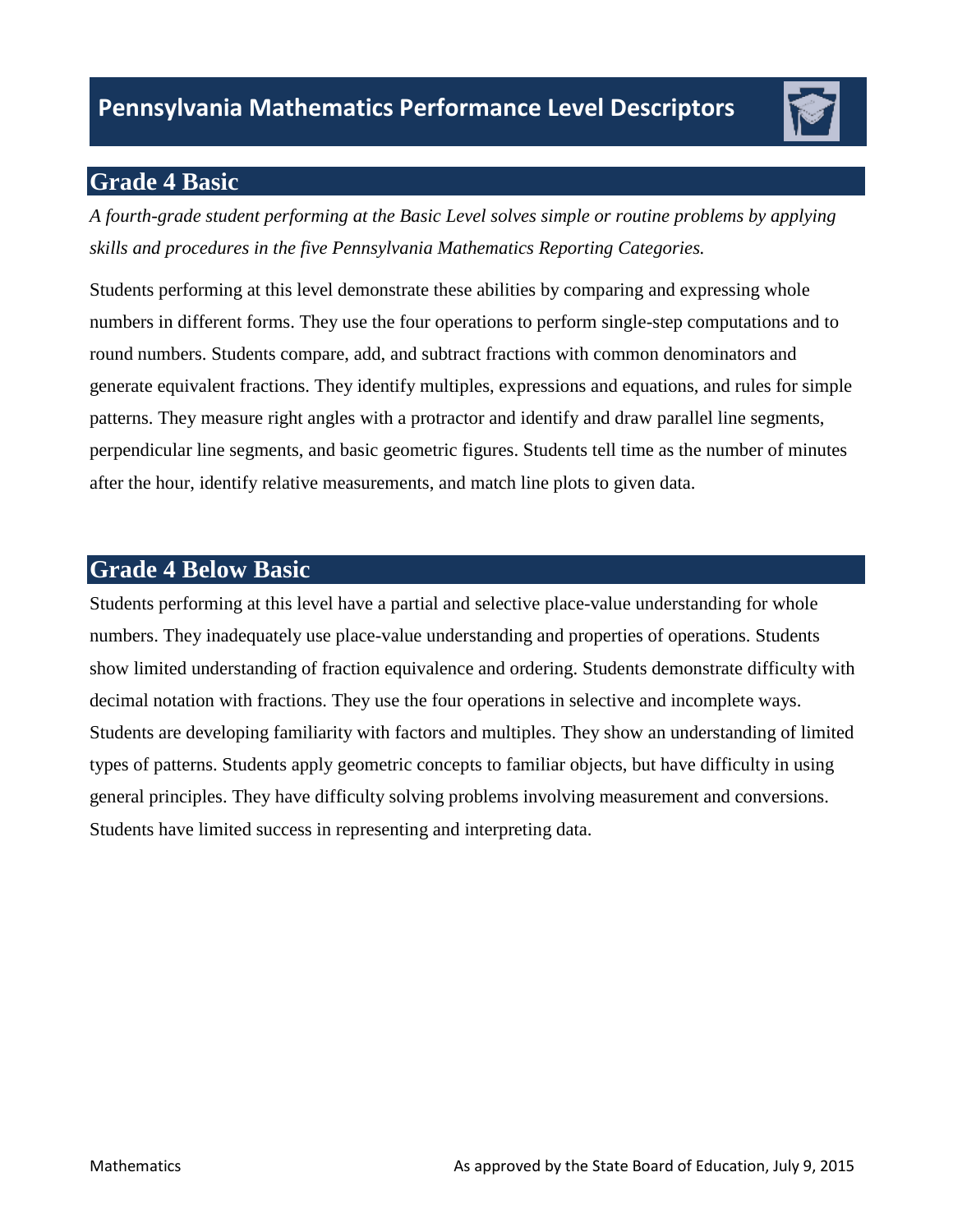# **Grade 5 Advanced**

*A fifth-grade student performing at the Advanced Level solves complex problems and demonstrates indepth understanding of the skills, concepts, and procedures in the five Pennsylvania Mathematics Reporting Categories.* 

In addition to the skills demonstrated by students performing at the Basic and Proficient Levels, students performing at this level demonstrate these abilities by explaining patterns of decimal point placement when a decimal is multiplied or divided by a power of 10. They solve multistep word problems using multidigit whole numbers, decimals, fractions, and mixed numbers. They solve problems involving computation of fractions shown on line plots. Students calculate the volume of solid figures composed of two non-overlapping right rectangular prisms.

## **Grade 5 Proficient**

### *A fifth-grade student performing at the Proficient Level solves practical and real-world problems.*

In addition to the skills demonstrated by students performing at the Basic Level, students performing at this level demonstrate knowledge of place-value concepts of decimals, including writing, comparing, and rounding decimals. Students use whole-number exponents to denote powers of 10. They solve single-step word problems using multidigit whole numbers, decimals, fractions, and mixed numbers. Students use multiple grouping symbols to complete calculations, and evaluate expressions by applying the order of operations. Students generate, extend, analyze, and determine relationships between corresponding terms of two patterns. Students plot, describe, and interpret ordered pairs in quadrant I to solve real-world problems. They categorize two-dimensional figures in a hierarchy based on properties. Students convert different-size units within a given measurement system to solve multistep problems. Students represent and interpret data shown in various displays to solve real-world problems. They calculate the volume of right rectangular prisms with whole-number edge lengths.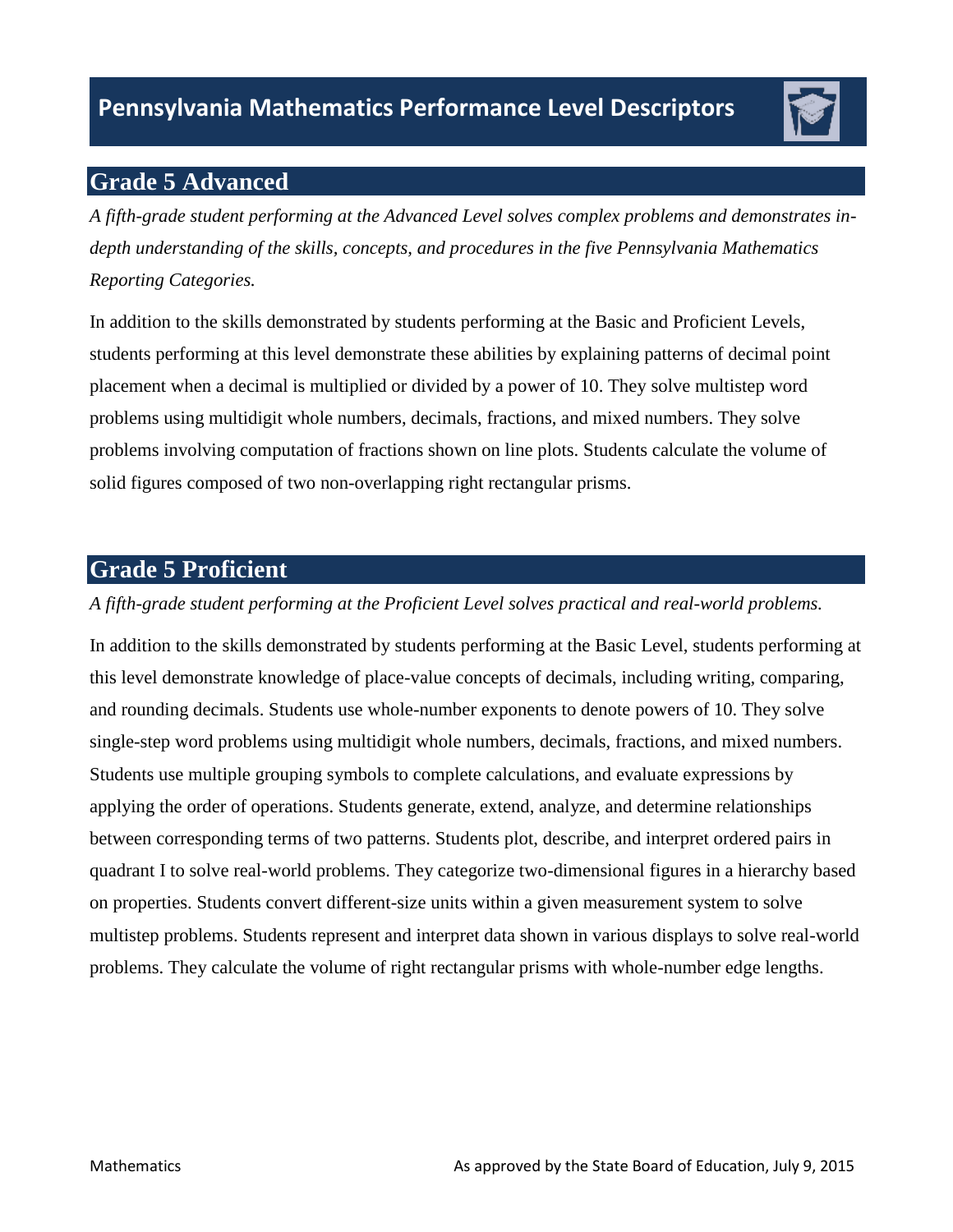# **Grade 5 Basic**

*A fifth-grade student performing at the Basic Level solves simple or routine problems by applying skills and procedures in the five Pennsylvania Mathematics Reporting Categories.* 

 terms of two single-operation patterns. Students identify parts of a coordinate grid. They convert like Students performing at this level demonstrate these abilities by reading decimals using base-ten numerals, word form, and expanded form. Students use multidigit whole numbers and decimals to perform single-step computations. They add, subtract, and multiply fractions with unlike denominators. Students interpret numerical expressions by using grouping symbols in the order of operations. Students extend numerical patterns and determine relationships between corresponding measurement units within a given measurement system and interpret data shown in data displays.

## **Grade 5 Below Basic**

 of whole numbers and decimals. They perform operations with limited whole numbers and decimals. visual models. Students write and interpret selected numerical expressions. They show an Students have difficulty solving problems involving measurement and conversions. They represent and Students performing at this level have a limited and selective understanding of the place-value system Students show an understanding of fraction equivalence and operations using fractions with explicit understanding of patterns whose variations are limited. Students graph selected points on a coordinate grid in one dimension at a time. They classify figures based on properties with limited generalization. interpret selected types of data. Students show partial understanding of concepts of volume.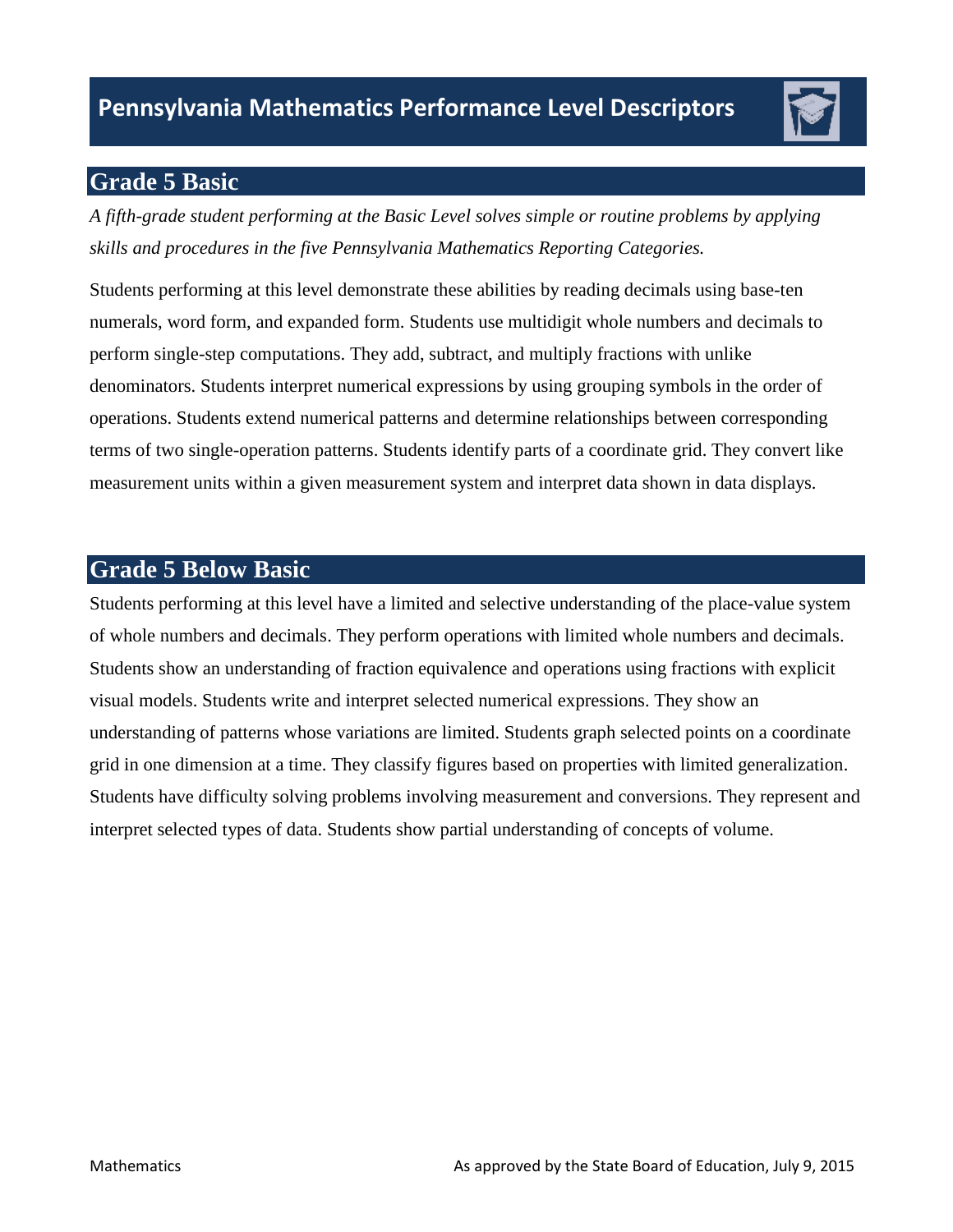

# **Grade 6 Advanced**

*A sixth-grade student performing at the Advanced Level solves complex problems and demonstrates indepth understanding of the skills, concepts, and procedures in the five Pennsylvania Mathematics Reporting Categories.* 

 geometry. They analyze numerical data sets in relation to context. In addition to the skills demonstrated by students performing at the Basic and Proficient Levels, students performing at this level demonstrate these abilities by solving complex multistep computations and word problems. They apply Greatest Common Factor and Least Common Multiple to solve real-world problems. They solve real-world and mathematical problems, including distances, using the coordinate plane. Students analyze the relationship between dependent and independent variables using graphs, tables, and equations. Students determine area of a polygon using coordinate

## **Grade 6 Proficient**

### *A sixth-grade student performing at the Proficient Level solves practical and real-world problems.*

In addition to the skills demonstrated by students performing at the Basic Level, students performing at this level demonstrate these abilities by solving multistep computations or word problems. They determine the Greatest Common Factor and Least Common Multiple of two whole numbers. Students generate equivalent expressions using the properties of operations. Students use positive and negative numbers to describe and locate quantities on a number line or coordinate plane. Students use absolute value to describe distances. They represent, solve, and write numerical, one-variable, and two-variable algebraic expressions, equations, and inequalities. They use formulas to find the areas of irregular or compound polygons. They determine volume and surface area. Students represent three-dimensional figures using nets. Students determine measures of center and variability, given a display.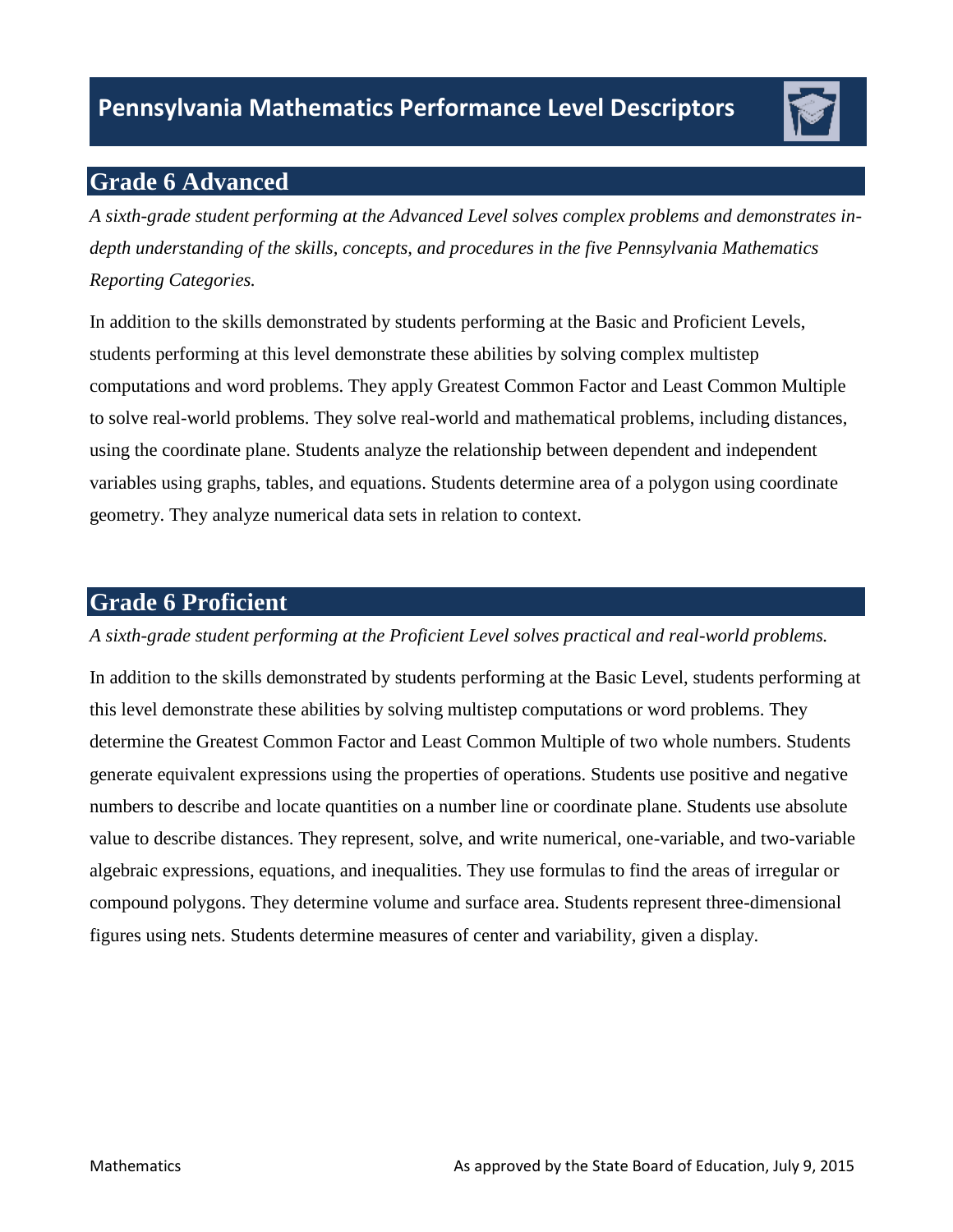# **Grade 6 Basic**

*A sixth-grade student performing at the Basic Level solves simple or routine problems by applying skills and procedures in the five Pennsylvania Mathematics Reporting Categories.* 

Students performing at this level demonstrate these abilities by solving single-step computations or word problems including fractions using the four basic operations. They use the distributive property to identify sums as products of whole numbers. Students locate and plot integers and other rational numbers on a number line or coordinate plane. Students determine the opposite of a number. Students find unit rates and use ratio language/notation. They identify and evaluate numerical and one-variable algebraic expressions, equations, and inequalities. They identify the relationship between dependent and independent variables in equations. Students use formulas to find areas of simple polygons. Students determine the volume of right rectangular prisms. Students display numerical data in plots on a number line and determine quantitative measures of center of data.

# **Grade 6 Below Basic**

 Students performing at this level solve single-step computations including fractions using at least one of the four basic operations. Students locate and plot integers on a number line with explicit intervals or coordinate plane. Students determine the opposite of an integer. They identify and evaluate selected numerical expressions, equations, or inequalities. Students use formulas to find areas of some polygons.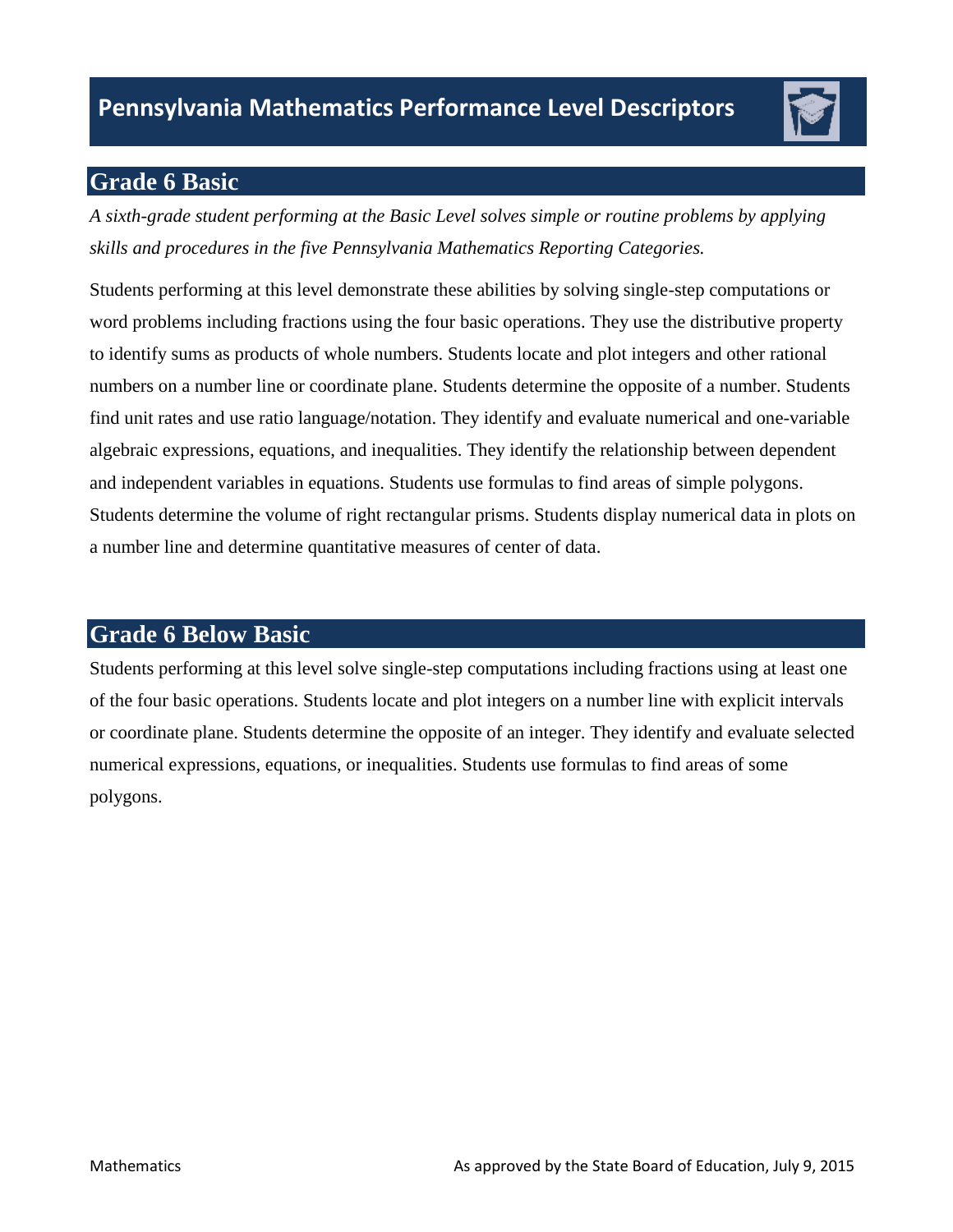# **Grade 7 Advanced**

*A seventh-grade student performing at the Advanced Level solves complex problems and demonstrates in-depth understanding of the skills, concepts, and procedures in the five Pennsylvania Mathematics Reporting Categories.* 

In addition to the skills demonstrated by students performing at the Basic and Proficient Levels, students performing at this level demonstrate these abilities by using operations with rational numbers and analyzing proportional relationships. They use and apply properties of angles to solve complex real-world problems. Students determine circumference, area, surface area, and volume of compound geometric figures by solving practical and real-world problems. They draw inferences about a population from a random sample and compare two numerical data distributions using variability. Students analyze and interpret the likelihood of outcomes and find the probability of independent and compound events.

# **Grade 7 Proficient**

### *A seventh-grade student performing at the Proficient Level solves practical and real-world problems.*

 this level demonstrate these abilities by applying and extending the use of numerical and algebraic In addition to the skills demonstrated by students performing at the Basic Level, students performing at expressions with rational numbers. They use proportional relationships to solve problems and identify the constant of proportionality. Students use variables to write and solve equations and inequalities. They graph the solution set of inequalities on a number line. Students use properties of angles to solve practical and real-world problems. Students use and apply the triangle inequality theorem. They determine circumference, area, surface area, and volume of compound geometric figures. Students draw inferences about a population from a random sample and compare two numerical data distributions using measures of central tendency. They determine and explain the likelihood of outcomes, find the probability of complementary events, and utilize relative frequency in determining probability.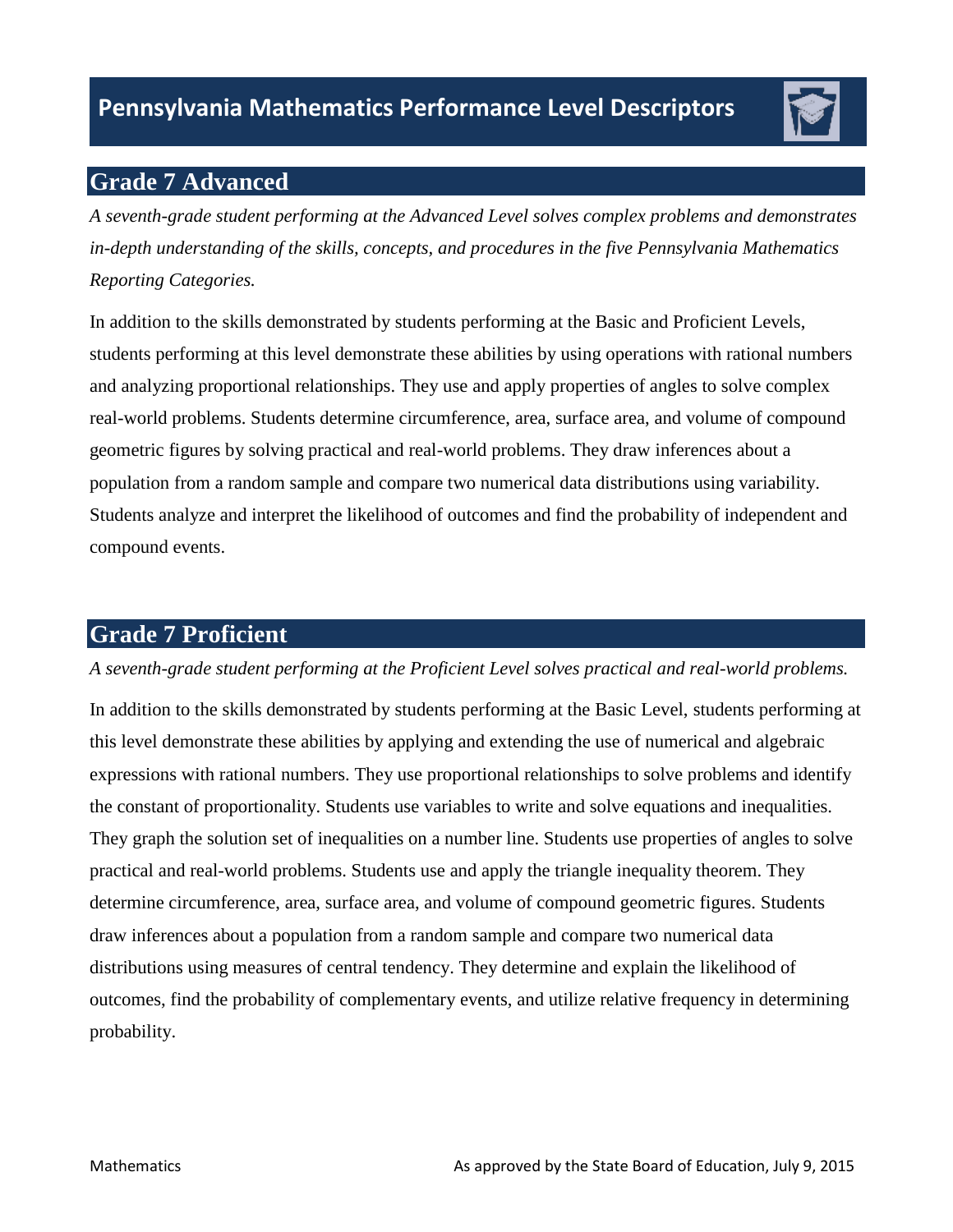# **Grade 7 Basic**

*A seventh-grade student performing at the Basic Level solves simple or routine problems by applying skills and procedures in the five Pennsylvania Mathematics Reporting Categories.* 

Students performing at this level demonstrate these abilities by using operations with rational numbers and generating equivalent numerical and algebraic expressions. They compute unit rates. They recognize a proportion. Students use variables to write and solve simple equations and inequalities. They describe properties of angles and geometric figures. Students identify or describe the properties of triangles. They determine circumference, area, surface area, and volume. Students identify random samples, draw inferences about a population, and compare two numerical data distributions using the mean. They predict the likelihood of outcomes and find probability of simple events. Students determine the reasonableness of answers.

## **Grade 7 Below Basic**

Students performing at this level use operations with integers and generate selected equivalent numerical expressions. They identify familiar unit rates. Students solve one-step equations or inequalities. Students identify selected properties of angles and geometric figures. They identify or describe limited and selected properties of triangles. They determine area of rectangles and selected triangles. Students find probability of simple events.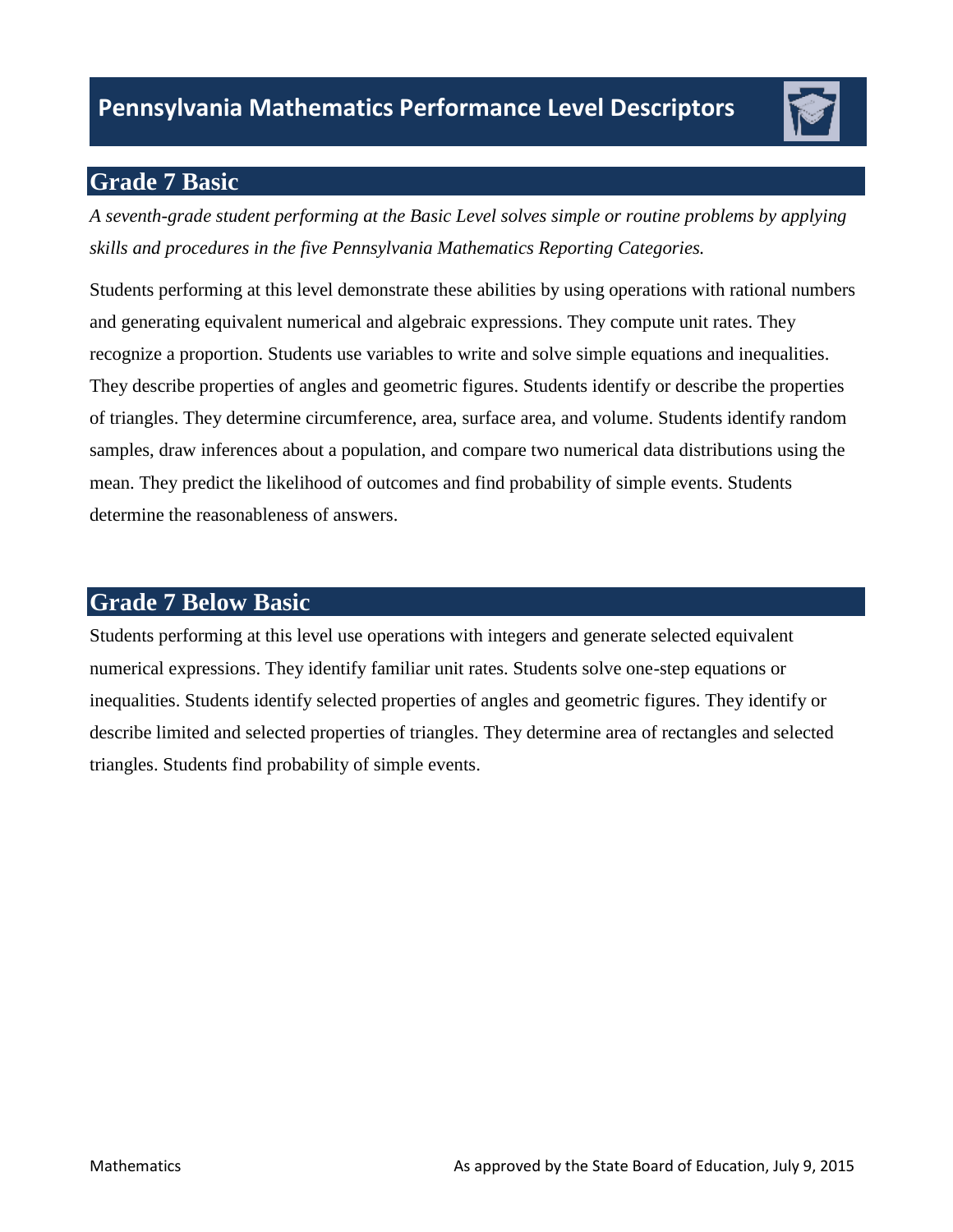

# **Grade 8 Advanced**

*An eighth-grade student performing at the Advanced Level solves complex problems and demonstrates in-depth understanding of the skills, concepts, and procedures in the five Pennsylvania Mathematics Reporting Categories.* 

In addition to the skills demonstrated by students performing at the Basic and Proficient Levels, students performing at this level demonstrate these abilities by finding and using appropriate approximate values of irrational numbers without a calculator. They estimate how many times larger or smaller quantities in scientific notation are, as a multiple of 10. Students interpret and compare the proportional relationships of linear equations represented in different ways. They analyze slope using similar right triangles. Students solve and interpret solutions of equations in one or two variables. They analyze and interpret the properties of linear functions. They describe, sketch, or determine the features of a nonlinear function. Students use coordinates to describe the effects of transformations and sequences of transformations (including dilations) of figures. They use and apply the Pythagorean theorem to non-coplanar points in three dimensions. Students interpret the slope and *y*-intercept of bivariate data.

# **Grade 8 Proficient**

### *An eighth-grade student performing at the Proficient Level solves practical and real-world problems.*

 In addition to the skills demonstrated by students performing at the Basic Level, students performing at this level demonstrate these abilities by applying concepts of rational and irrational numbers to convert, compare, and order numbers in various forms. They use radical notation to represent solutions to equations of the form  $x^3 = a$ . Students solve problems with decimals and scientific notation and utilize appropriate units of measure. They perform operations with numbers expressed in scientific notation. Students write, solve, and graph equations in two variables and derive an equation of a line in slope-intercept form from its graph. Students interpret unit rate as slope. They compare properties of a linear function displayed in multiple representations. When solving practical and real-world problems, students apply properties of transformations or sequences of transformations of congruent and similar figures. They solve practical and real-world problems using and applying the Pythagorean theorem or volume formulas. Students interpret bivariate data displayed in multiple ways.